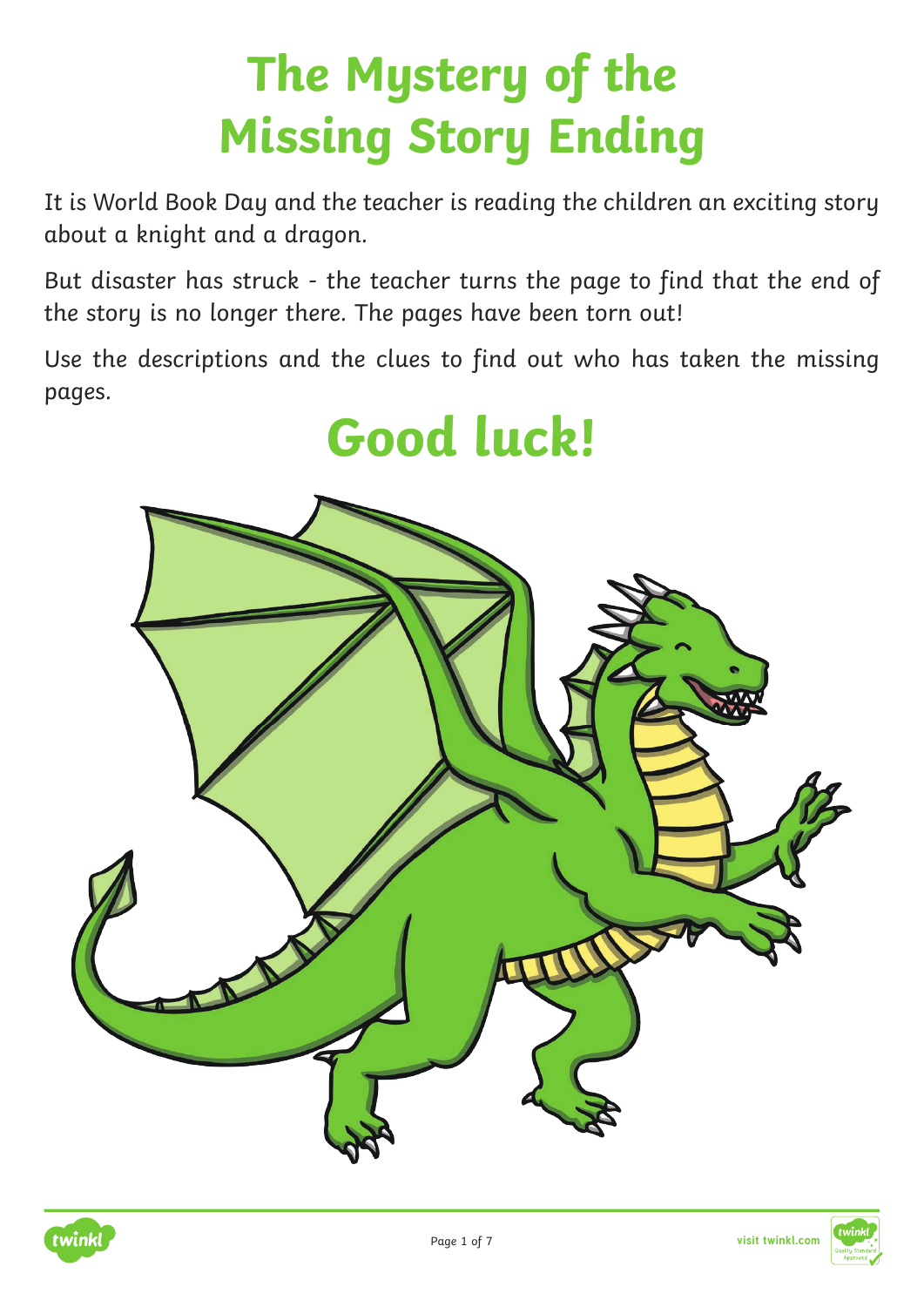| <b>Name</b>  | Girl / Boy | <b>Hair Colour</b> | Age | <b>Costume</b> | <b>Accessory</b> |
|--------------|------------|--------------------|-----|----------------|------------------|
| Amelie       | girl       | ginger             | 4   | superhero      | cape             |
| <b>Bryan</b> | boy        | blonde             | 6   | knight         | sword            |
| Caleb        | boy        | white              | 5   | superhero      | shield           |
| David        | boy        | blonde             | 5   | wolf           | pointy ears      |
| Eli          | boy        | brown              | 4   | astronaut      | helmet           |
| Florence     | girl       | blonde             | 5   | princess       | frog             |
| Graham       | boy        | white              | 5   | dragon         | horns            |
| Harvey       | boy        | blonde             | 6   | wizard         | wand             |
| Ingrid       | girl       | black              | 5   | astronaut      | a rocket         |
| Jenny        | girl       | blonde             | 5   | princess       | googly eyes      |
| Kevin        | boy        | black              | 4   | dinosaur       | mask             |
| Leroy        | boy        | brown              | 6   | wizard         | wizard's hat     |
| Martin       | boy        | ginger             | 5   | scientist      | wig              |
| Nigella      | girl       | blonde             | 5   | fairy          | fairy wings      |
| Zach         | boy        | blonde             | 6   | superhero      | hammer           |

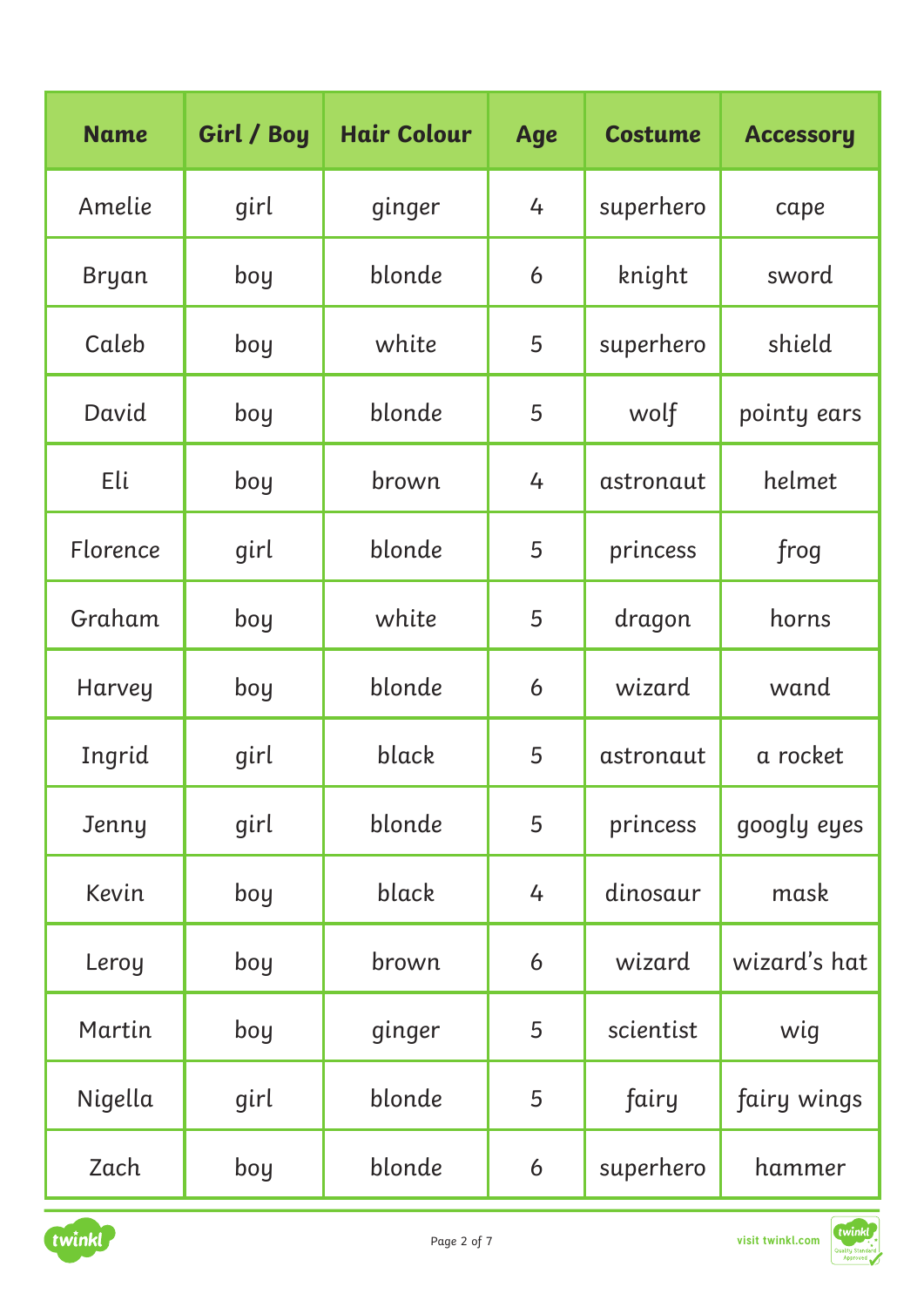## **Clue 1: Solve the problems**

Solve the problems and draw a line to the correct answers. The leftover answer will reveal the age of the culprit!

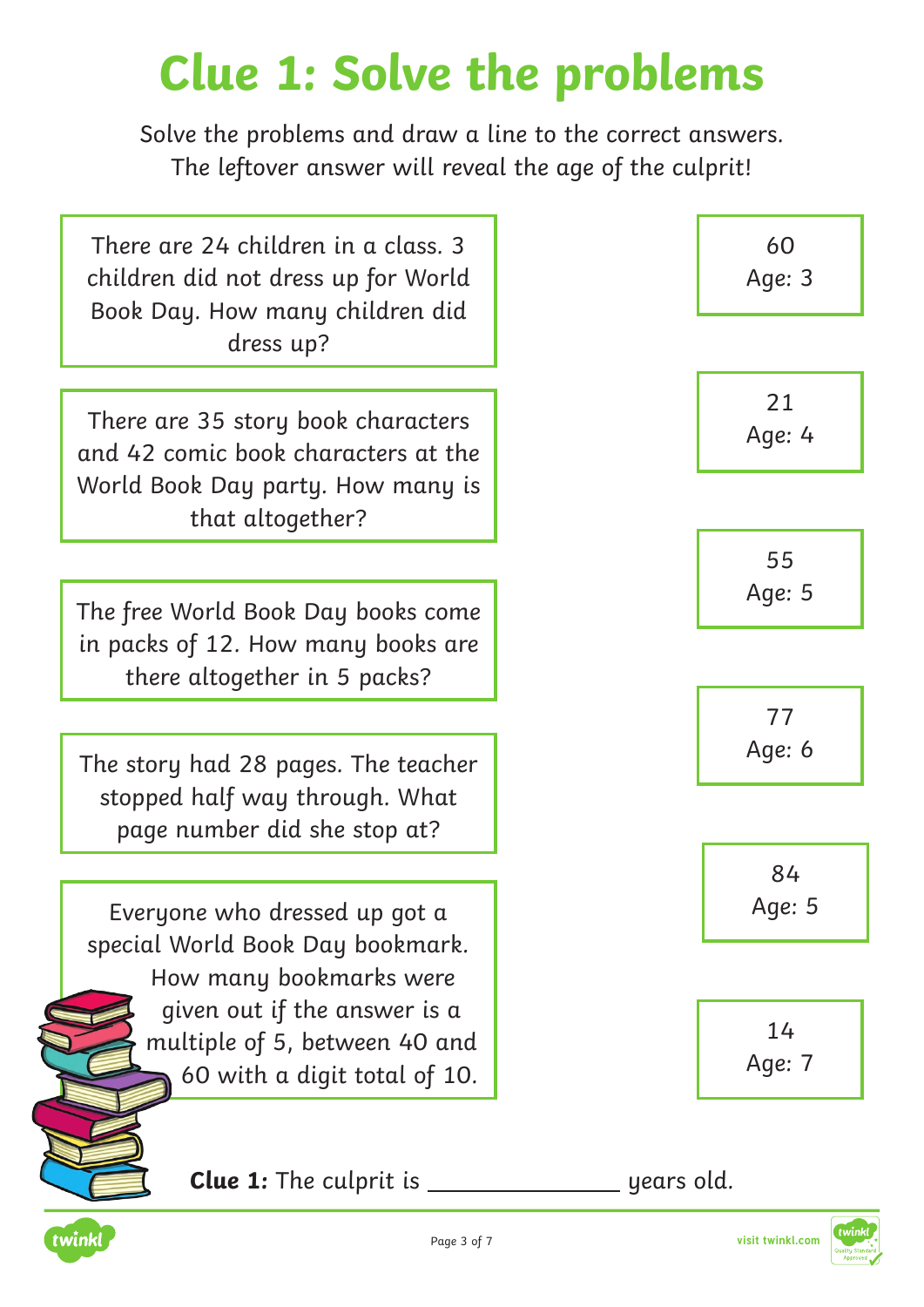# **Clue 2: Missing Numbers**

Complete the number patterns by adding in the missing numbers. Then, find those numbers in the word grid at the bottom of the page. Rearrange the words so that they make sense and you will reveal the colour of the culprit's hair!

|    | 12 |    | 16 | 18 | 20 | 22 |
|----|----|----|----|----|----|----|
| 20 |    | 30 | 35 | 40 | 45 |    |
|    | 22 | 24 |    | 28 | 30 | 32 |
| 45 | 40 | 35 |    | 25 | 20 |    |
|    | 20 | 30 |    | 50 | 60 | 70 |

| 14      | 42    | <b>16</b> | 30     | 50    |
|---------|-------|-----------|--------|-------|
| the     | black | there     | blonde | brown |
| 45      | 26    | 25        | 24     | 40    |
| white   | has   | culprit   | ginger | hair  |
| Clue 2: |       |           |        |       |

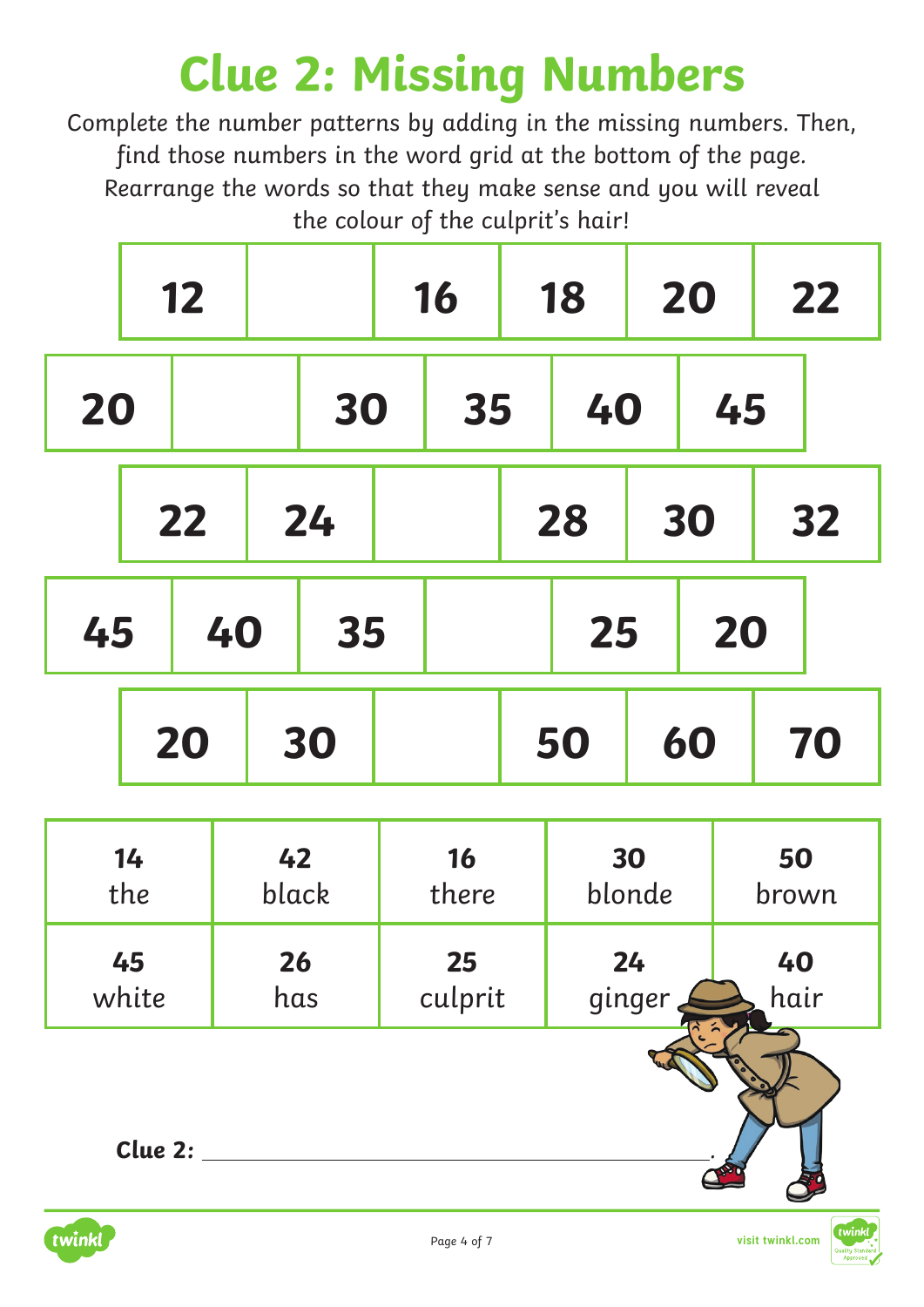#### **Clue 3: Number Bonds**

To reveal the third clue, find a path through the maze by colouring in number bonds to 50.

| <b>START</b>      | $40 + 10$<br>$=$ | $160 - 10$<br>$=$         | $20 + 20$<br>$+10$<br>$=$ | $80 - 1$<br>$=$  | $70 - 1$<br>$=$   | $100 - 0$<br>$=$ | $80 - 1$<br>$=$  |
|-------------------|------------------|---------------------------|---------------------------|------------------|-------------------|------------------|------------------|
| $20 + 10$         | $10 + 10$        | $140 - 20$                | $25 + 25$                 | $89 + 1$         | $90 + 1$          | $60 - 1$         | $90 - 1$         |
| $=$               | $=$              | $=$                       | $=$                       | $=$              | $=$               | $=$              | $=$              |
| $1 + 9$           | $100 - 10$       | $30 + 30$                 | $30 + 20$                 | $55 - 5$         | $60 - 5$          | $70 + 1$         | $50 + 50$        |
| $=$               | $=$              | $=$                       | $=$                       | $=$              | $=$               | $=$              | $=$              |
| $40 + 40$<br>$=$  | $15 + 5$<br>$=$  | $10 + 10$<br>$+10$<br>$=$ | $65 + 1$<br>$=$           | $60 - 10$<br>$=$ | $10 + 10$<br>$=$  | $99 + 1$<br>$=$  | $20 + 20$<br>$=$ |
| $0 + 5$           | $80 - 0$         | $59 + 1$                  | $20 + 5$                  | $20 + 30$        | $10 + 0$          | $90 - 0$         | $90 - 1$         |
| $=$               | $=$              | $=$                       | $=$                       | $=$              | $=$               | $=$              | $=$              |
| $79 + 1$          | $10 + 5$         | $40 + 40$                 | $69 - 9$                  | $10 + 40$        | $50 + 0$          | $70 - 20$        | $80 - 30$        |
| $=$               | $=$              | $=$                       | $=$                       | $=$              | $=$               | $=$              | $=$              |
| $50 + 50$         | $70 - 0$         | $0 + 10$                  | $55 + 1$                  | $30 + 5$         | $20 - 1$          | $10 - 5$         | $20 + 30$        |
| $\qquad \qquad =$ | $=$              | $=$                       | $=$                       | $=$              | $\qquad \qquad =$ | $=$              | $=$              |
| boy               | girl             | boy                       | girl                      | boy              | girl              | boy              | girl             |

**Clue 3:** The culprit is a \_\_\_\_\_\_\_

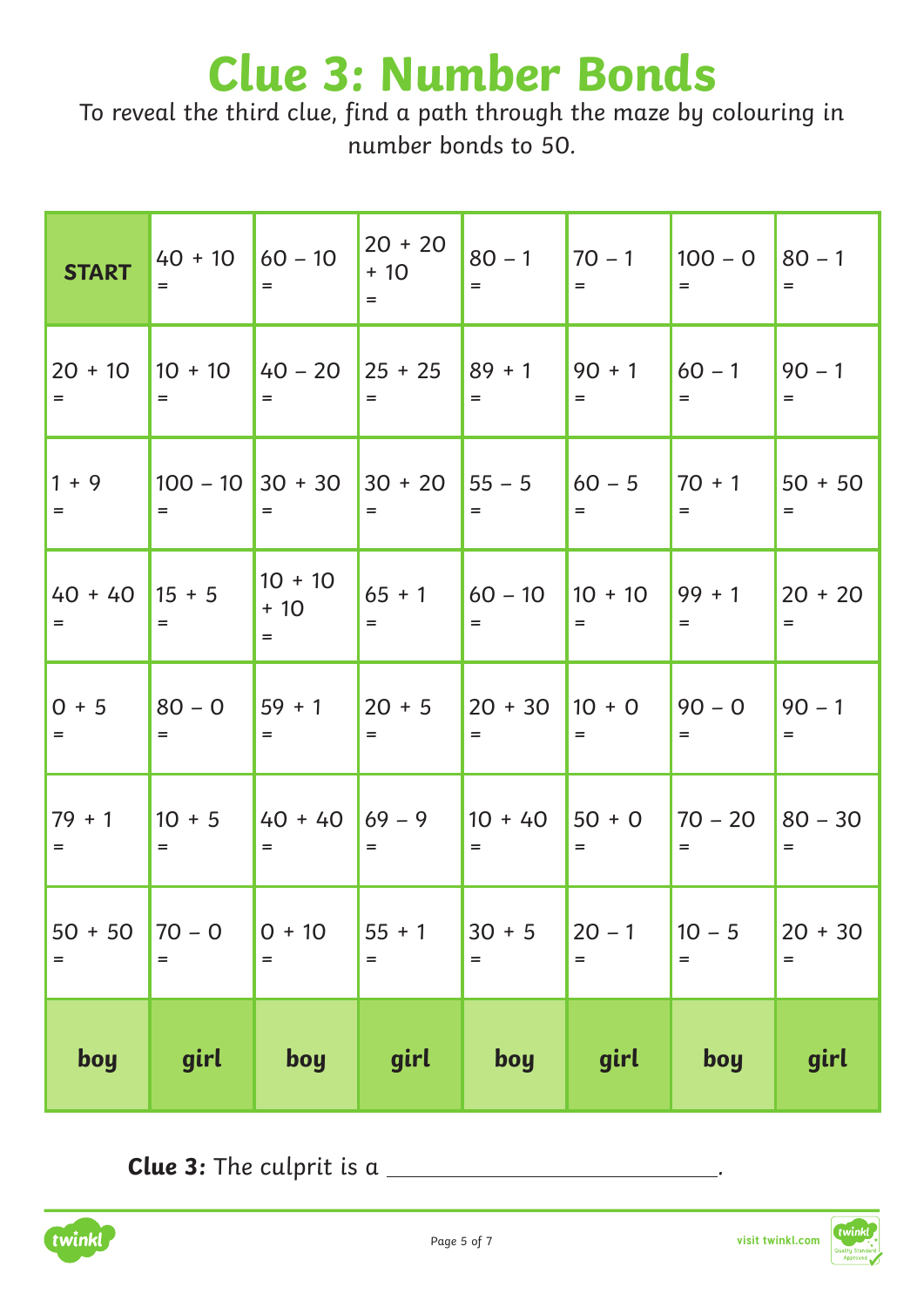#### **Clue 4: True or False**

Answer True or False to these statements.

|                                                                                                                   | <b>True</b> | False |
|-------------------------------------------------------------------------------------------------------------------|-------------|-------|
| The inverse of<br>$12 + 24 = 36$ is: $36 - 24 = 14$                                                               |             |       |
| Samir says 'I can use $2 + 2 + 2$ to help me<br>work out 20 + 20 + 20.<br>Is this true or false?                  |             |       |
| The inverse of $21 + 18 = 39$ is:<br>$39 - 18 = 12$                                                               |             |       |
| Olivia believes that 45 is greater than 54.<br>Is this true or false?                                             |             |       |
| Is this answer true or false?<br>Can you use the inverse to check?<br>$31 + 19 = 52$                              |             |       |
| Daniyel is counting in steps of 5. He starts<br>at 20. He believes that he will say 75.<br>Is this true or false? |             |       |
| Is this answers true or false?<br>Can you use the inverse to check?<br>$19 + 19 = 39$                             |             |       |
| Isak claims that $\frac{1}{2}$ of 30 is the same as $\frac{1}{4}$<br>of 60. True or false?                        |             |       |
| The inverse of $22 + 23 = 45$ is:<br>$45 - 23 = 21$                                                               |             |       |

If there are more true statements, then the culprit is a monster.

If there are more false statements, then the culprit is a princess.

**Clue 4:** .

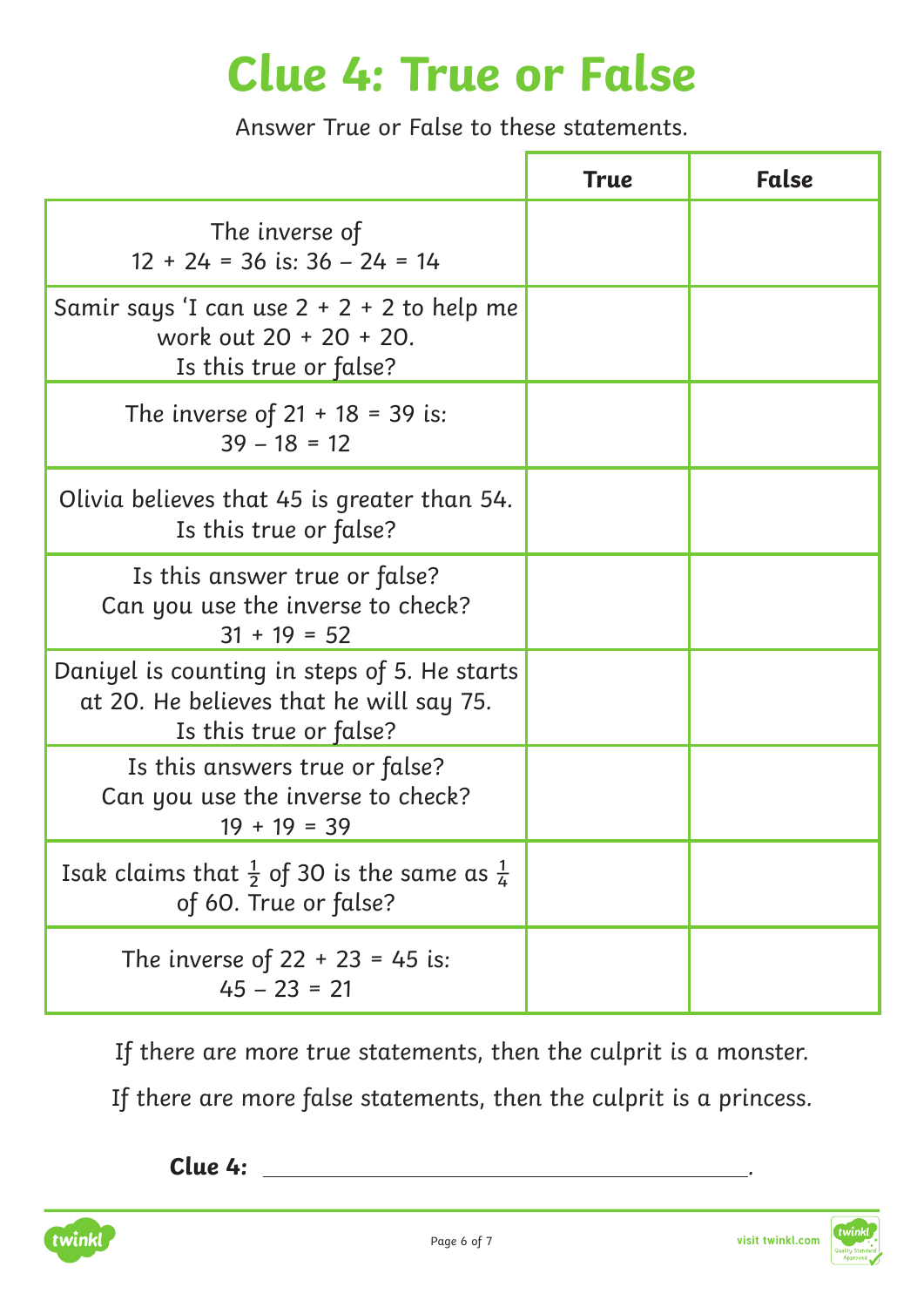# **Clue 5: Multiplication Triangles**<br>Fill in the blanks in these multiplication triangles.



Find the numbers in the table below to find the final clue:

| the               | carrying   | shield | with       | culprit        |
|-------------------|------------|--------|------------|----------------|
|                   | О          | 12     | 24         | $\overline{q}$ |
| frog<br><b>11</b> | them<br>45 | was    | wand<br>26 | α<br>10        |

**Clue 5:** .

**The culprit is** .



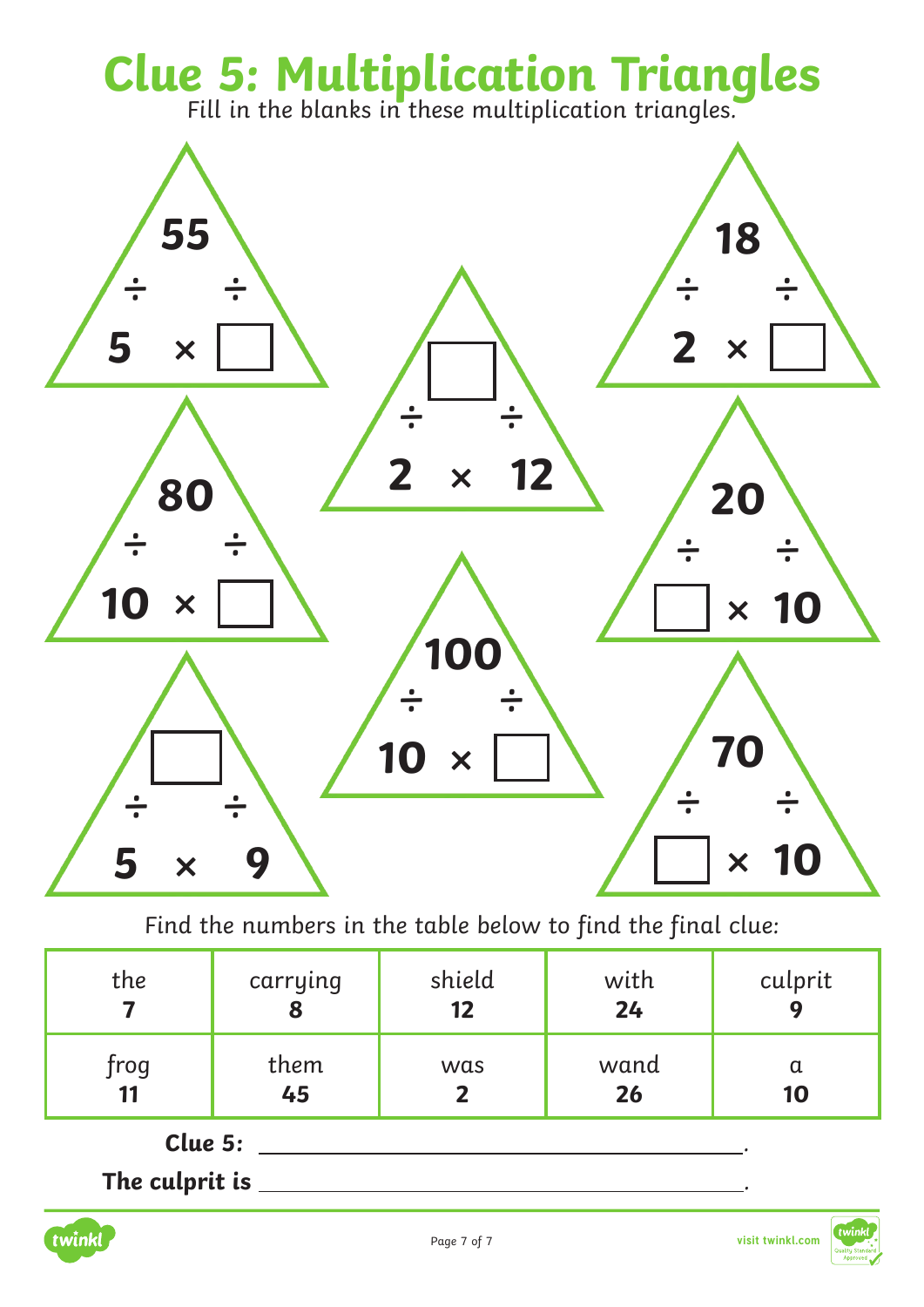# **Answers Clue 1: Solve the problems**



**Clue 1:** The culprit is **5** years old.



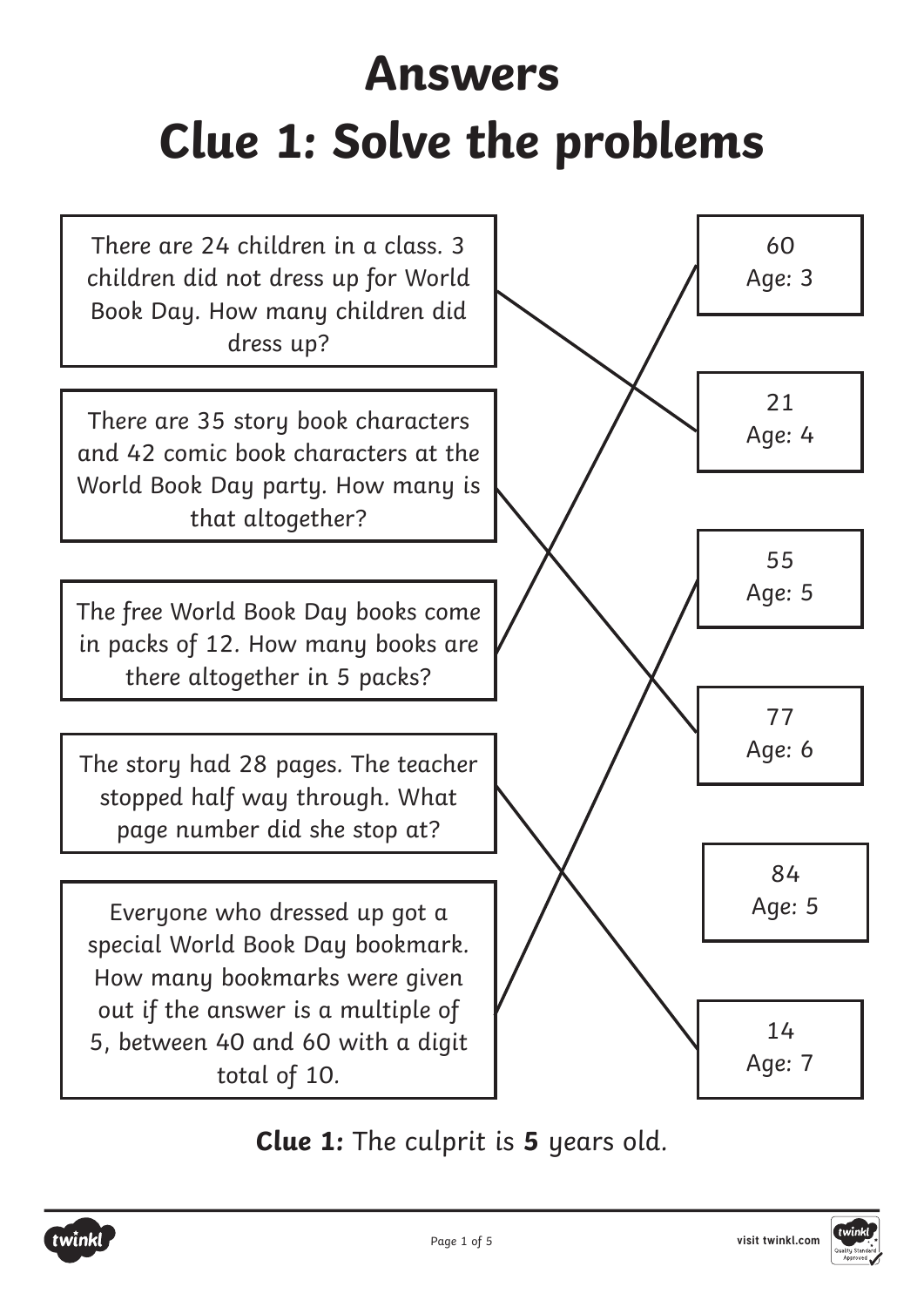# **Clue 2: Missing Numbers**

| 20 25 30 35 40 45 |  |  |  |
|-------------------|--|--|--|
|-------------------|--|--|--|

| 22   24   26   28   30   32 |  |  |  |
|-----------------------------|--|--|--|
|                             |  |  |  |

| 20   30   40   50   60   70 |  |  |  |  |
|-----------------------------|--|--|--|--|
|-----------------------------|--|--|--|--|

| 14    | 42    | 16      | 30     | 50    |
|-------|-------|---------|--------|-------|
| the   | black | there   | blonde | brown |
| 45    | 26    | 25      | 24     | 40    |
| white | has   | culprit | ginger | hair  |

**Clue 2: The culprit has blonde hair.**

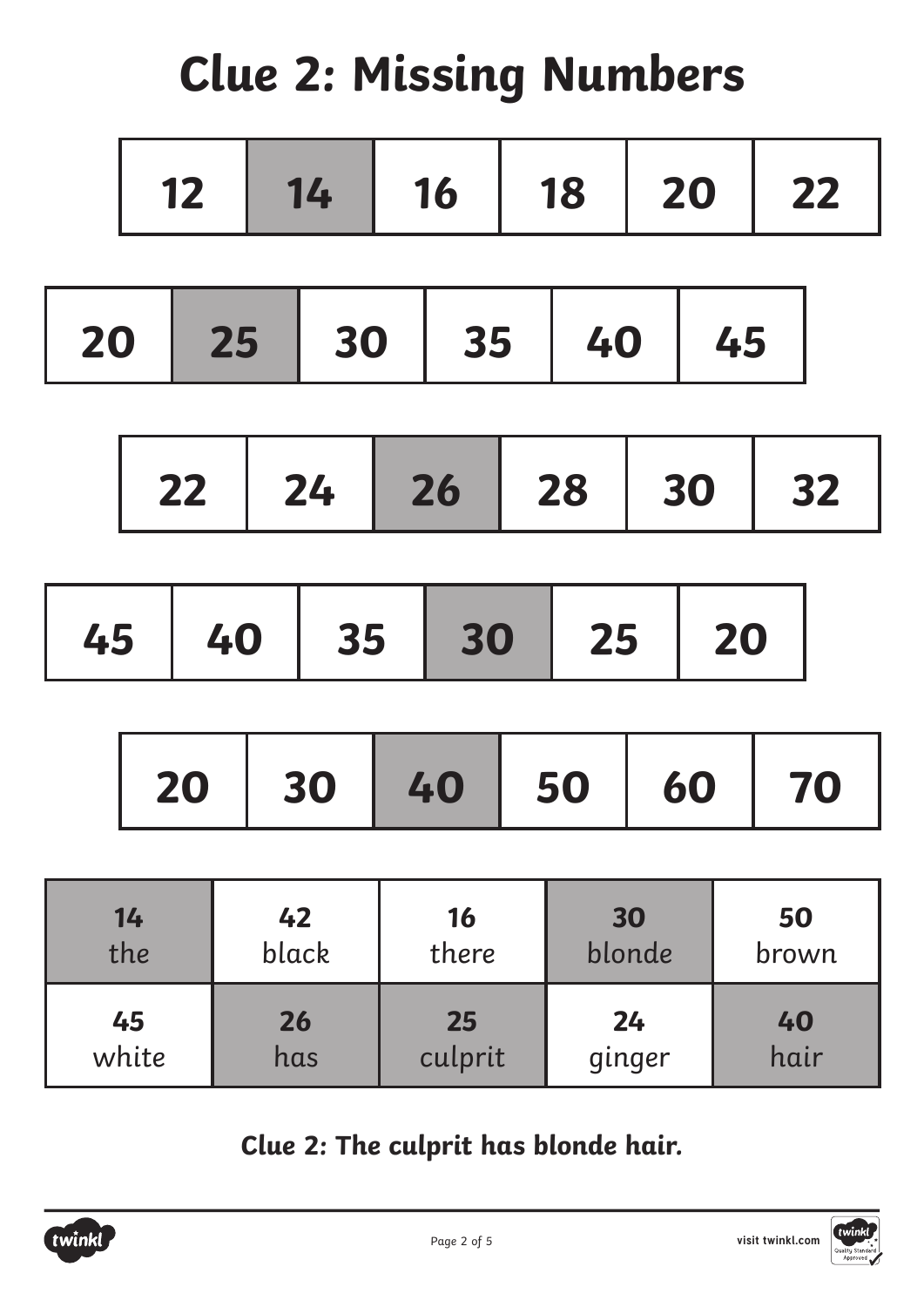# **Clue 3: Number Bonds**

| <b>START</b>     | $40 + 10$       | $160 - 10$<br>$=$         | $20 + 20$<br>$+10$<br>$=$ | $80 - 1$<br>$=$  | $70 - 1$<br>$=$   | $100 - 0$<br>$=$  | $80 - 1$<br>$=$  |
|------------------|-----------------|---------------------------|---------------------------|------------------|-------------------|-------------------|------------------|
| $20 + 10$        | $10 + 10$       | $140 - 20$                | $25 + 25$                 | $89 + 1$         | $90 + 1$          | $60 - 1$          | $90 - 1$         |
| $=$              | $=$             | $=$                       | $=$                       | $=$              | $=$               | $=$               | $=$              |
| $1 + 9$          | $100 - 10$      | $ 30 + 30 $               | $30 + 20$                 | $55 - 5$         | $60 - 5$          | $70 + 1$          | $50 + 50$        |
| $=$              | $=$             | $=$                       | $=$                       | $=$              | $=$               | $=$               | $=$              |
| $40 + 40$<br>$=$ | $15 + 5$<br>$=$ | $10 + 10$<br>$+10$<br>$=$ | $65 + 1$<br>$=$           | $60 - 10$<br>$=$ | $10 + 10$<br>$=$  | $99 + 1$<br>$=$   | $20 + 20$<br>$=$ |
| $0 + 5$          | $80 - 0$        | $159 + 1$                 | $20 + 5$                  | $20 + 30$        | $10 + 0$          | $90 - 0$          | $90 - 1$         |
| $=$              | $=$             | $=$                       | $=$                       | $=$              | $=$               | $=$               | $=$              |
| $79 + 1$         | $10 + 5$        | $140 + 40$                | $69 - 9$                  | $10 + 40$        | $50 + 0$          | $70 - 20$         | $80 - 30$        |
| $=$              | $=$             | $=$                       | $=$                       | $=$              | $=$               | $=$               | $=$              |
| $50 + 50$        | $70 - 0$        | $0 + 10$                  | $55 + 1$                  | $30 + 5$         | $20 - 1$          | $10 - 5$          | $20 + 30$        |
| $=$              | $=$             | $=$                       | $\qquad \qquad =$         | $=$              | $\qquad \qquad =$ | $\qquad \qquad =$ | $=$              |
| boy              | girl            | boy                       | girl                      | boy              | girl              | boy               | girl             |

**Clue 3:** The culprit is a **girl.**

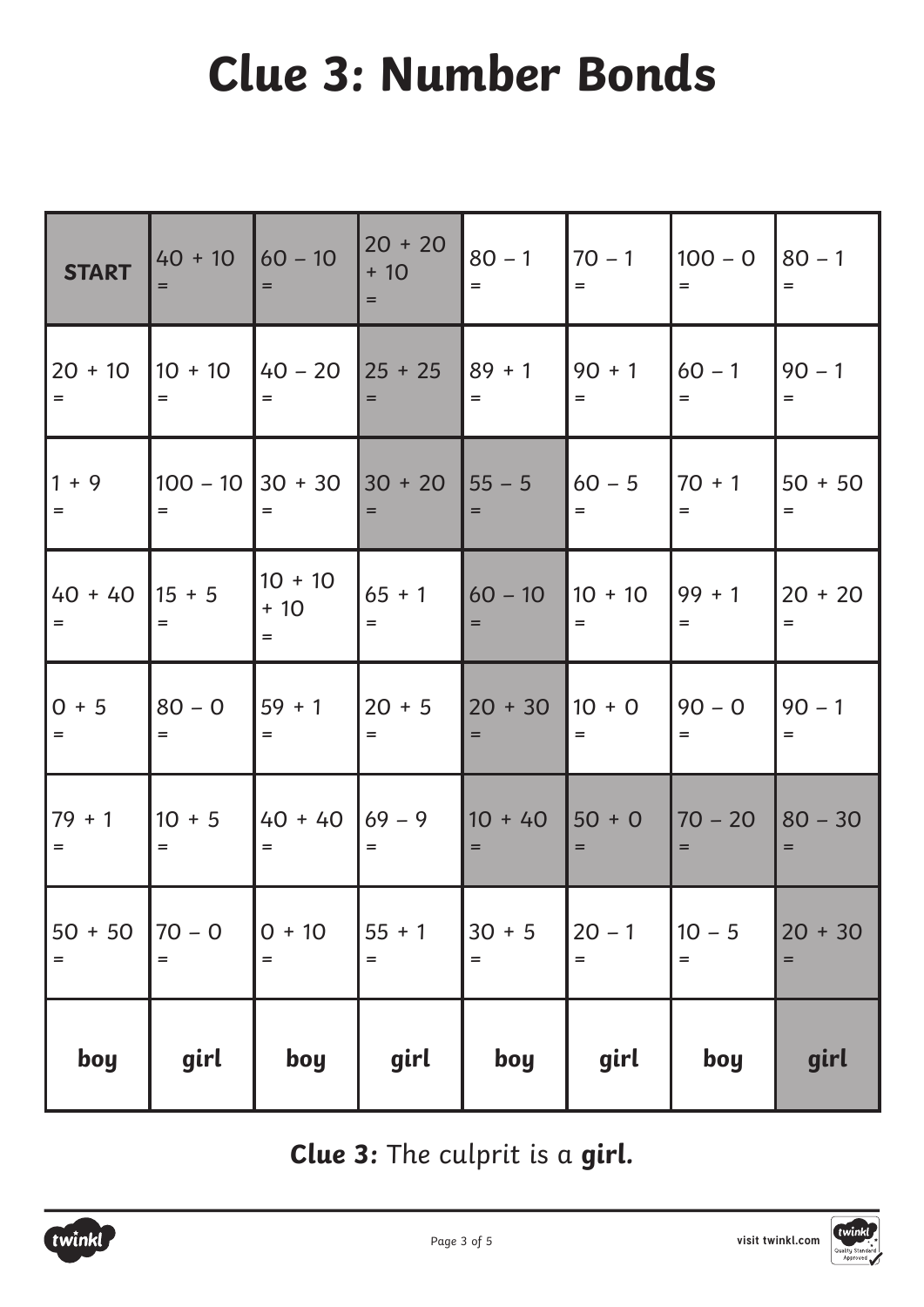#### **Clue 4: True or False**

|                                                                                                                   | <b>True</b> | False |
|-------------------------------------------------------------------------------------------------------------------|-------------|-------|
| The inverse of<br>$12 + 24 = 36$ is: $36 - 24 = 14$                                                               |             | X     |
| Samir says 'I can use $2 + 2 + 2$ to help me<br>work out 20 + 20 + 20.<br>Is this true or false?                  | X           |       |
| The inverse of $21 + 18 = 39$ is:<br>$39 - 18 = 12$                                                               |             | X     |
| Olivia believes that 45 is greater than 54.<br>Is this true or false?                                             |             | X     |
| Is this answer true or false?<br>Can you use the inverse to check?<br>$31 + 19 = 52$                              |             | X     |
| Daniyel is counting in steps of 5. He starts<br>at 20. He believes that he will say 75.<br>Is this true or false? | X           |       |
| Is this answers true or false?<br>Can you use the inverse to check?<br>$19 + 19 = 39$                             |             | X     |
| Isak claims that $\frac{1}{2}$ of 30 is the same as $\frac{1}{4}$<br>of 60. True or false?                        | X           |       |
| The inverse of $22 + 23 = 45$ is:<br>$45 - 23 = 21$                                                               |             | X     |

#### **Clue 4: The culprit is a princess.**